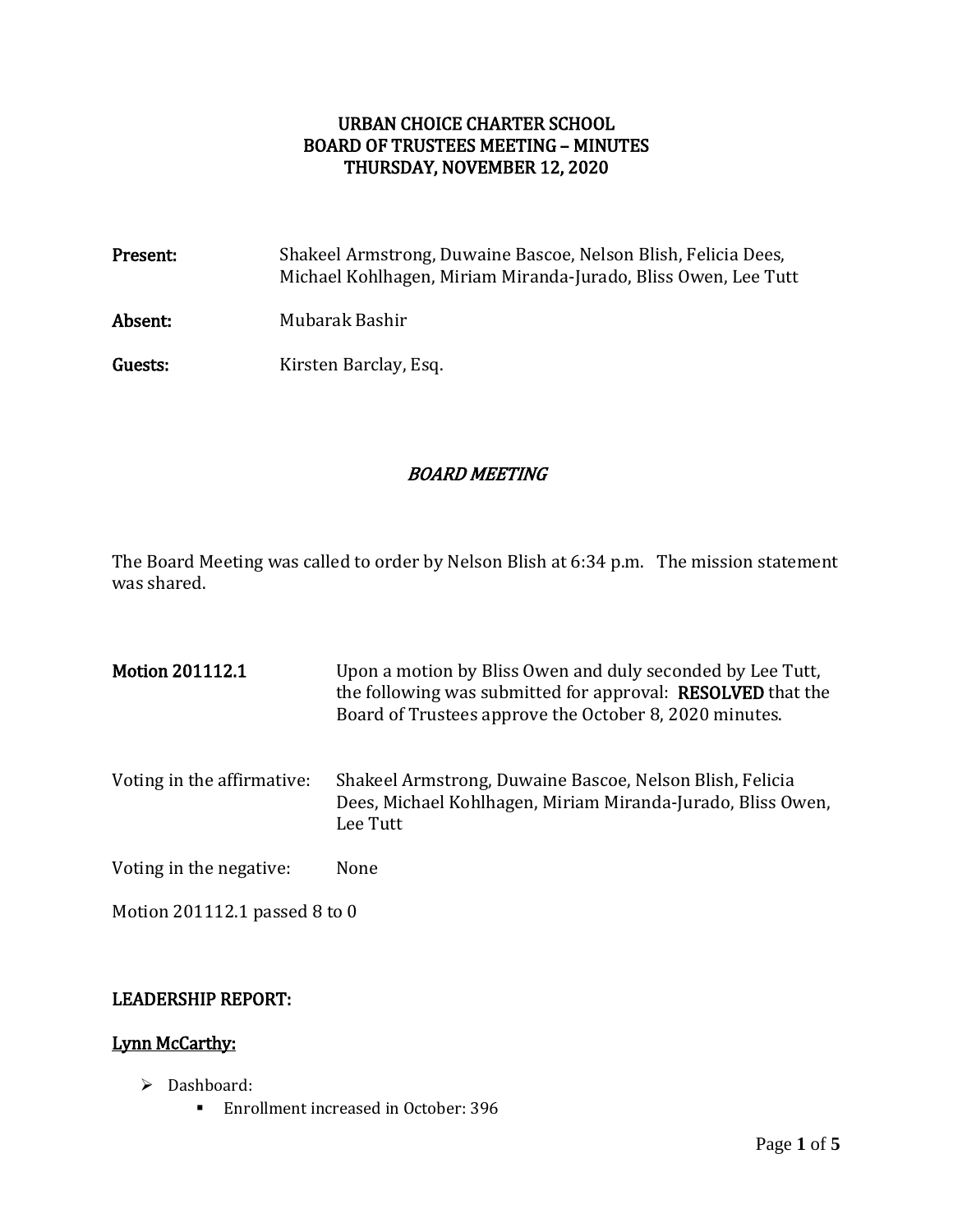- $\checkmark$  Enrollment over time as of 10/31: 86 new students with seven offers out to parents in grade one, two in grade three and one in grade five with three offers accepted to date
- Wait list at 405
	- $\checkmark$  Sixth grade lowest number on our wait list
- Demographics gained one Special Ed student at 43 and three new ELL students percentages did not change
- Attendance has decreased from the month before to 76%
	- $\checkmark$  Adjustments are being made to the process for capturing attendance
	- $\checkmark$  We are seeing elementary students for most part of the day
	- $\checkmark$  Attendance numbers should be higher in November with a new system
	- $\checkmark$  Five home visits in October by Dean and team with Co-principals for some visits
- **Technology issues**
- Discipline have had targeting where we need to concentrate Help Zone Visits
	- $\checkmark$  Referrals are at 12 not major types of issues
	- $\checkmark$  One ATS (Alternative to Suspension) disruptive to the class and also defacing of the school wall – two day in-school suspension
- Staffing: Consistent and stable in October with one staff member resigning over the weekend for a position that is totally remote
- **Instructional Focus** 
	- $\checkmark$  Assessment allows for clear plans for each student
	- $\checkmark$  Diagnostic has changed slightly
		- More students taking the test
		- Connected with parents and students
		- Brought up those numbers since October
		- By December, 100% will have taken the diagnostic
		- Assessments are so important staff has set goals for each student for the quarter

# Chris Vernon:

- $\triangleright$  Data tracking
	- Simple spreadsheet created for each class for recording from iReady along with goals for each student and information from key assessments
	- **Four key assessments**
	- **16** assessment points across the year along with the iReady data
	- Reading levels will be tracked
	- **NYS** standards
- $\triangleright$  A person in our building tested positive. Close contact with seven of our staff members. Reported to Monroe County Department of Health.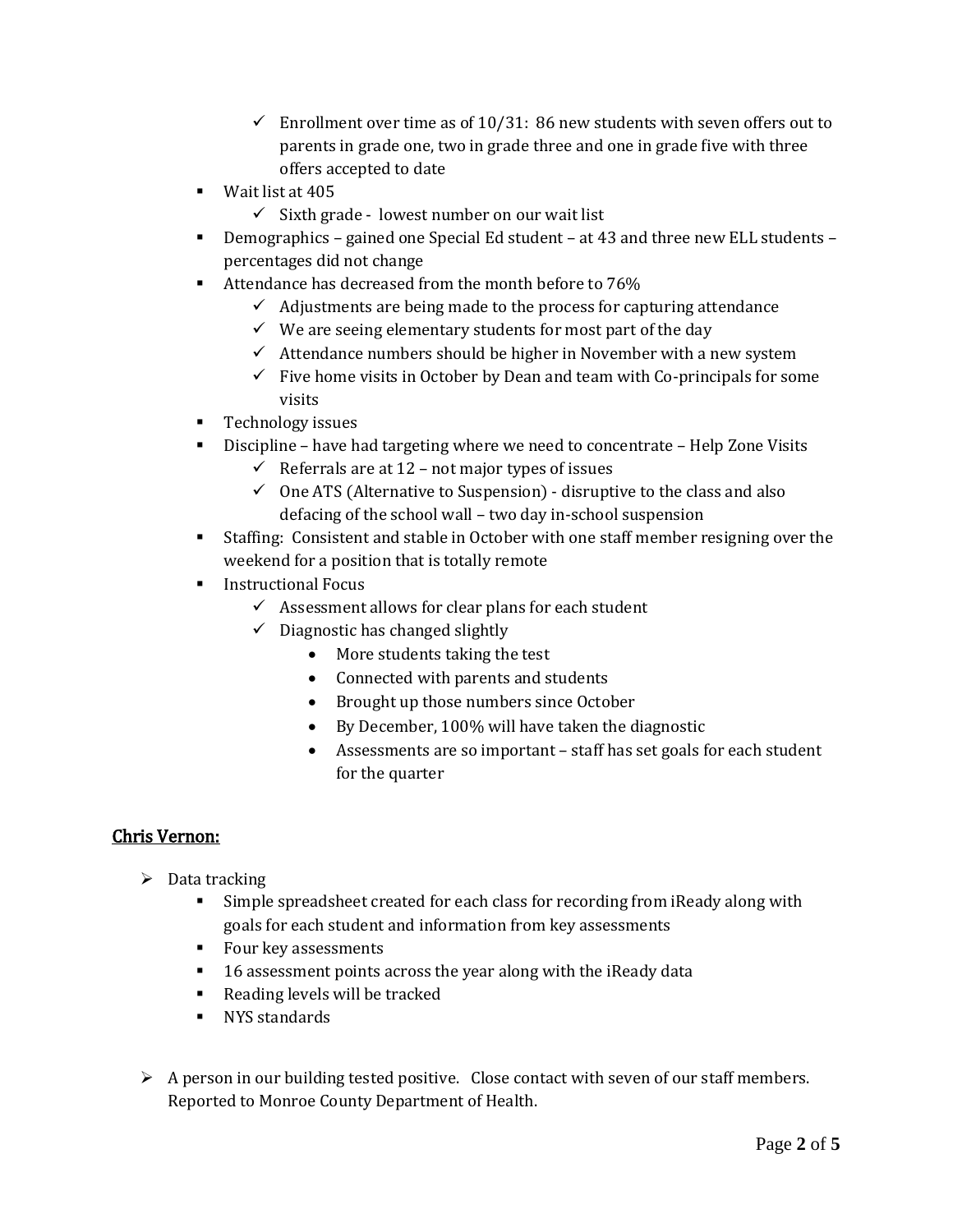- Staff in close contact need to be tested
- School to be closed/remote learning only for Friday, Monday and Tuesday. Staff to return to building on Monday and Tuesday with students returning on Thursday.
- Cleaners have used a potent deep cleaning mist
- Staff being tested will get their results back before returning
- Parent/Teacher Conferences: Wednesday afternoon, Thursday afternoon and Thursday evening
- Dr. Mendoza held a Zoom meeting schools testing 20% of their students and staff each week
- **Proceeding with permission forms for student testing**
- Instructed to not exclude students from school if parents will not participate in testing
- Nurse and Nurse's Aide will conduct the testing for us
	- $\checkmark$  Gentle nasal swab
- Ordered and will pick up the tests tomorrow
	- $\checkmark$  Disposable
	- $\checkmark$  Will treat a positive as a positive
- Students with symptoms contact made to families and they take the student for testing
- **Staff or student positive tests** 
	- $\checkmark$  Report to County trigger tracing and quarantine
- Meeting held last Friday with Regent Wade Norwood with board members: Nelson Blish, Mubarak Bashir and Michael Kohlhagen
	- $\checkmark$  Positive meeting
	- $\checkmark$  Encouraging
	- $\checkmark$  Met with each member of the leadership team
		- Asked questions that went well
	- $\checkmark$  Nelson shared that Regent Norwood felt we were doing everything the Charter School Office is asking of us
	- $\checkmark$  Michael added that Regent Norwood referred to his last meeting with us and it was clear that hard work and systems and structure had been put in place
		- Focus on rigor and literacy
		- CEO and Co-Principals did an excellent job highlighting all of the work that has been taking place

### GOVERNANCE COMMITTEE

 $\triangleright$  No report this month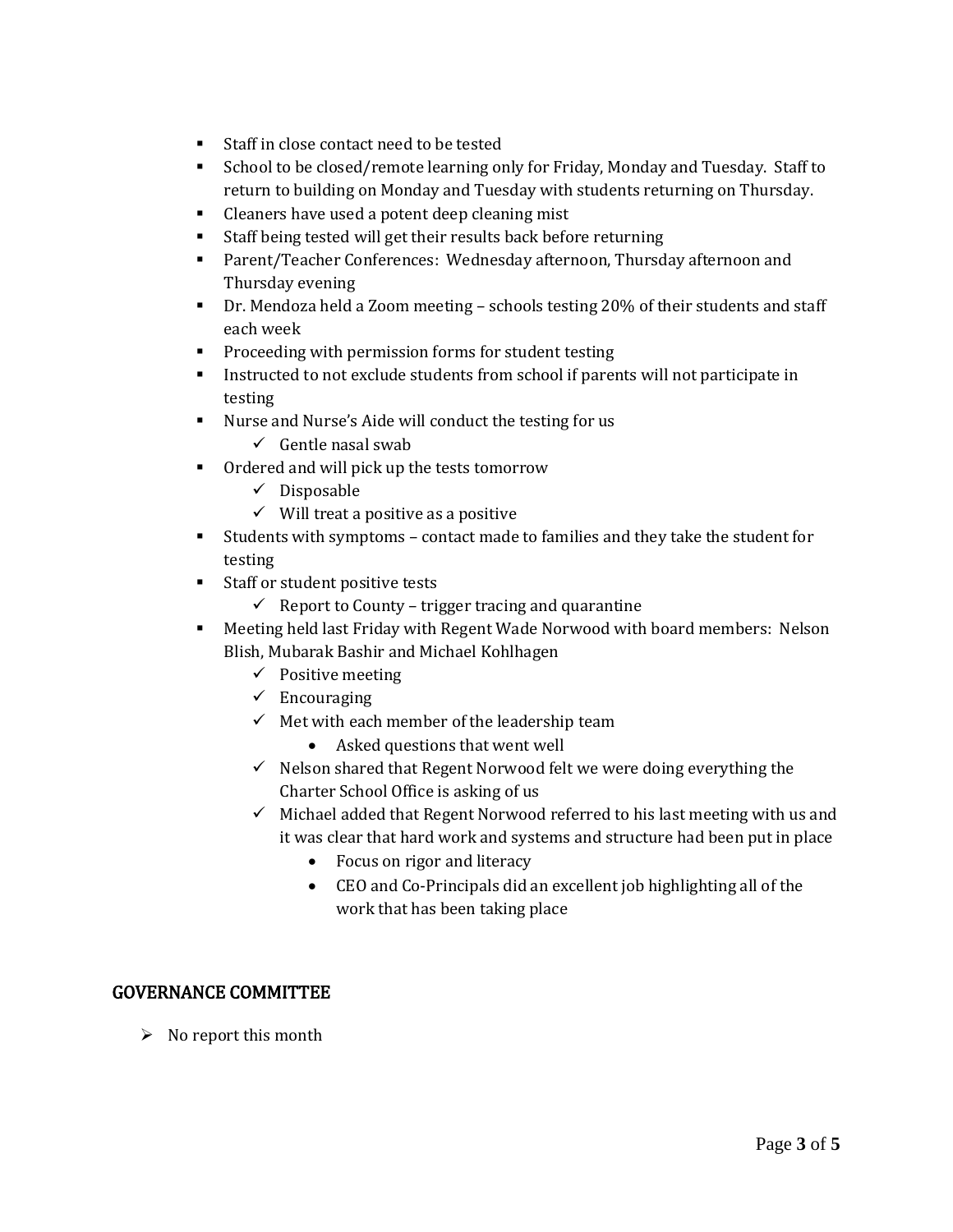### FINANCE COMMITTEE

- $\triangleright$  Sent out the full financial report to all with opportunities for questions
- $\triangleright$  Seeking feedback on preferences for a full report every month or condensed with a full report quarterly
- $\triangleright$  Highlights:
	- Cash position remains strong
		- $\checkmark$  Included is the \$732,000 PPP loan part of the cash that is in the bank
	- Fixed assets will be written off once we abandon from the former Humboldt Street school location – hopefully next month
	- No long outstanding bills
	- Accrued expenses consisted of rent we have not been billed yet
	- CEI billing payable end of September
	- Net assets up \$128K
	- **Income statement**
	- Other revenue
	- Food is down due to fewer students in the building
	- Total revenue under budget \$43,000 for first quarter
	- Direct expenses over budget \$70,000 most due to technology: Chromebooks, iReady services, etc.
	- Under budget on salary and wages
		- $\checkmark$  Fewer teachers
			- Hired three new teachers first week of November
	- Changes were reviewed and we are satisfied at this time
	- **•** Projections in the future being considered Per Pupil
	- Discussed costs associated with repairs for Chromebooks broken screens/old devices: identifying and having a surplus on hand as we are getting those technology concerns
		- $\checkmark$  Get the repaired or replaced devices back to students

### CHAIR REPORT – Nelson Blish

- $\triangleright$  Board training scheduled for next Wednesday
- $\triangleright$  Program will be presented by Amy Shore and Michael Kohlhagen from CEI
- $\triangleright$  Held at Irondequoit Country Club
- $\triangleright$  Renewal site visit November 30 and December 1
- $\triangleright$  Board Focus Group will be scheduled for December 1